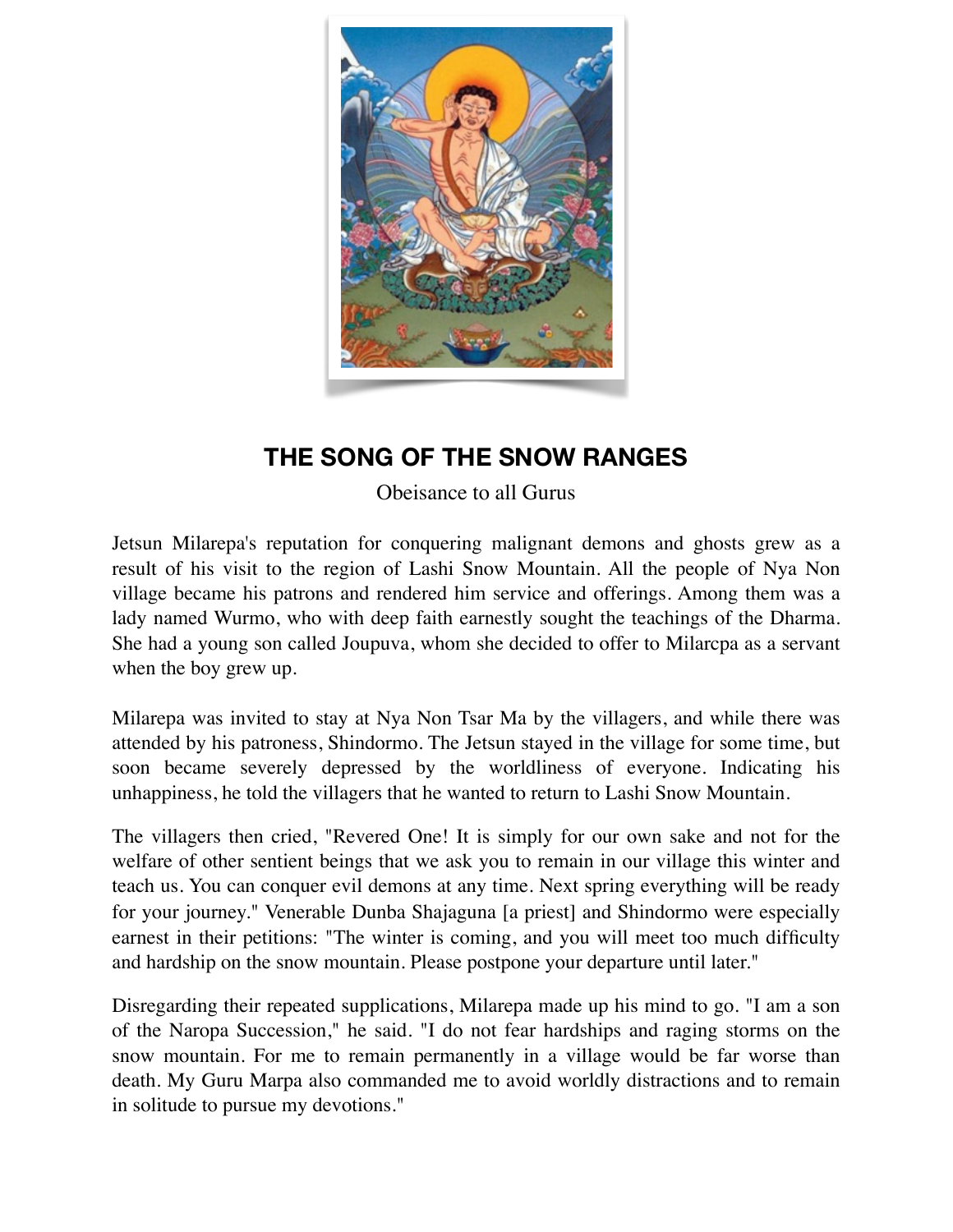Then the villagers of Tsar Ma quickly prepared provisions for him; before leaving, he promised to see those who would come to him for instruction in the Dharma during the winter. Dunba Shajaguna, Shindormo, and four others, monks and laymen, carrying drink for the farewell party, accompanied the Jetsun. They crossed a hill and came to a small plateau.

Taking with him flour, rice, a piece of meat, and a cut of butter, Milarepa set out alone for the Great Cave of Conquering Demons, where he intended to reside.

On their way home, the six disciples encountered a terrible storm on the far side of the mountain, so blinding they could hardly find their way. They had to summon all their strength to struggle against it, and only reached the village after everyone had retired for the night.

The snow fell for eighteen days and nights, cutting off communication between Drin and Nya Non for six months. All of Milarepa's disciples assumed that their Guru must have died in the storm and, in his memory, held a sacramental feast.

In the Month of Saga (part of March and April], the disciples, carrying axes and other tools, went to search for the Jetsun's corpse. Just short of their destination, they sat down to take a long rest. In the distance they saw a snow-leopard yawning and stretching as it climbed up on a big rock. They watched it for a long while, until it finally disappeared. They were quite sure they would not find the Jetsun's corpse, as they firmly believed the leopard had killed him and eaten his body. They murmured, "Is it still possible to obtain some remnants of his clothes, or hair?" The very thought of this made them cry out in agonized grief. Then they noticed many human footprints beside the leopard's tracks. Afterward, the narrow path where the vision of the leopard [or tiger] had appeared became known as "The Tiger and Leopard Path." [Having seen this phantasm of the leopard], the villagers were very mystified. They thought, "Could this be a conjuration of a Deva or ghost?" In bewilderment, they approached the Cave of Conquering Demons, and, hearing Milarepa singing, they asked themselves, "Is it possible that passing hunters have offered food to the Jetsun, or that he has acquired some left-over prey, so that he did not die?"

When they reached the cave, Milarepa chided them: "You laggards, you reached the other side of the mountain quite a while ago. Why did it take you so long to get here? The food has been prepared for a long time and must be cold. Hasten yourselves and enter!" The disciples were overjoyed, and cried and danced happily. Swiftly they rushed up to the Jetsun, bowing down before him. Milarepa said, "Now is not the time to discuss this; now it is time to eat." But they first made obeisance to him, greeting him and asking after his health. Then they looked round the cave and saw that the flour which they had given him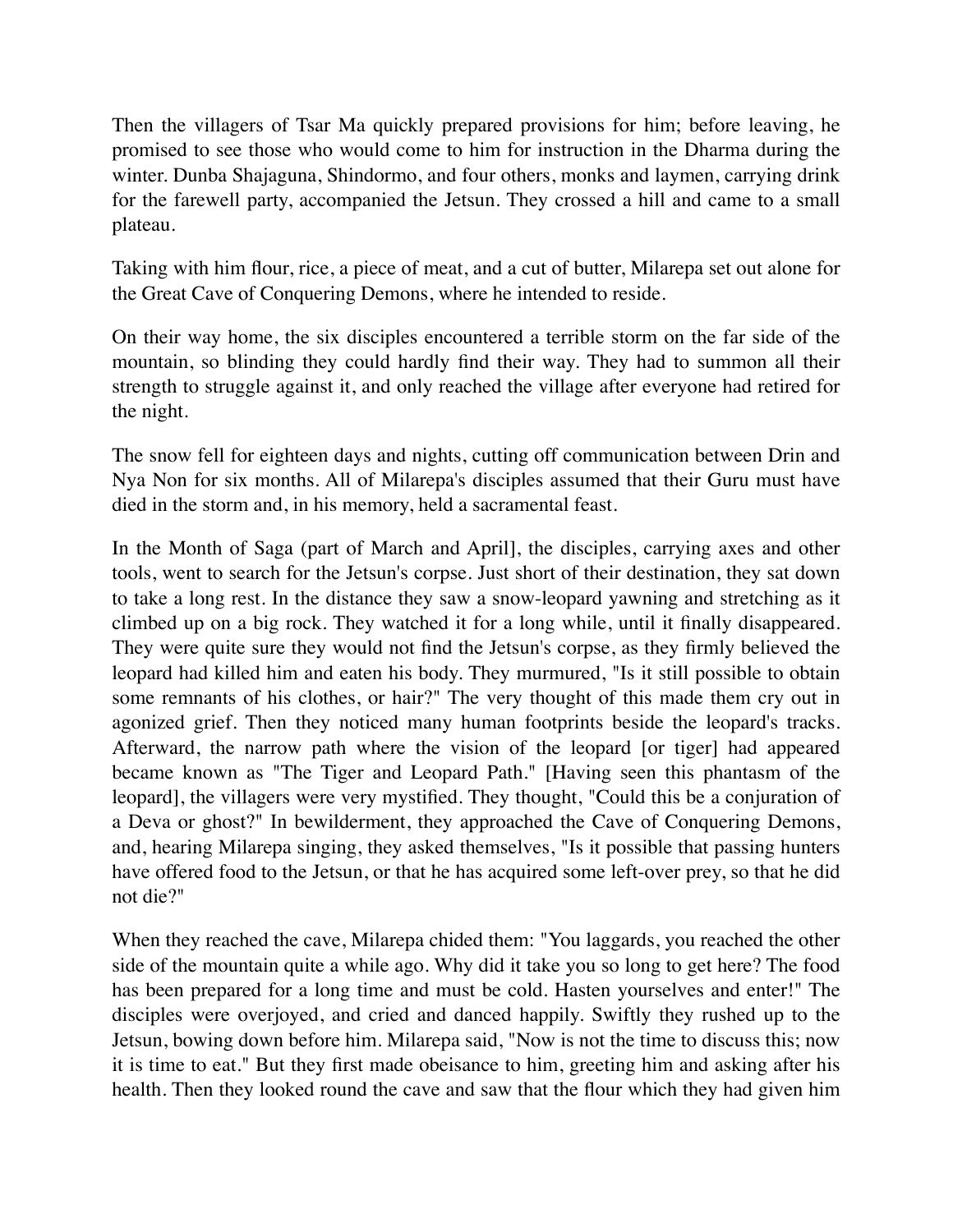earlier was still not used up. A dish of barley, rice, and meat stood ready. Dunba Shajaguna exclaimed to the Jetsun, "Indeed, it is dinner-time for us, but surely you must have known that we were coming." Milarepa replied, "When I was sitting on the rock, I saw you all resting on the other side of the pass." "We saw a leopard sitting there," said Dunba Shajaguna, "but we did not see you. Where were you then?" "I was the leopard," Milarepa answered. "To a yogi who has completely mastered Prana-Mind, the essence of the Four Elements is perfectly controlled. He can transform himself into whatever bodily form he chooses. I have shown you my occult powers of performing supernormal acts because you are all gifted and advanced disciples. However, you should never speak of this to anyone."

Shindormo said, "Jetsun, your face and body seem to glow with even more health than last year. The paths on both sides of the mountain were blocked by snow, and no one could get through to bring you food. Were you fed by divinities, or did you find some animal killed by wild beasts? What is the secret?"

Milarepa replied, "Most of the time, I was in the state of Samadhi, and hence required no food. On feast days, many Dakinis offered me food in their Tantric festival gatherings. Occasionally, I ate a little dry flour on the tip of a spoon, as I did yesterday and several days ago. At the end of the Month of the Horse, I had a vision that all of you, my disciples, surrounded me and offered me so much to drink and eat that for many days afterward I felt no hunger at all. By the way, what were you doing at the end of the Month of the Horse?" The disciples counted back and found that it was the date on which they had held the sacramental feast for the Jetsun in the belief that he had passed away. Milarepa commented, "When worldly men make charitable offerings, it is surely helpful to their Bardo' state. However, it is still better and more useful to realize the Bardo of Here-and-Now."

The disciples earnestly besought Milarepa to come down to Nya Non, but he refused, saying, "I am enjoying my stay here very much; my Samadhi also shows improvement. I want to remain, so return without me!" But the disciples countered, "If the honored Jetsun does not come down with us this time, the people of Nya Non will blame us for leaving him alone to go to his grave. Then abuse and curses will be heaped upon us." Wurmo cried, "If you do not come, we will either carry you down or sit here until death overtakes us." Milarepa could not resist their insistent appeals and, forced to yield, agreed to go with them.

The disciples then said, "Maybe the Dakinis do not need you, but the disciples in your Succession certainly do. Now let us show the Dakinis how we can conquer the snow without snowshoes."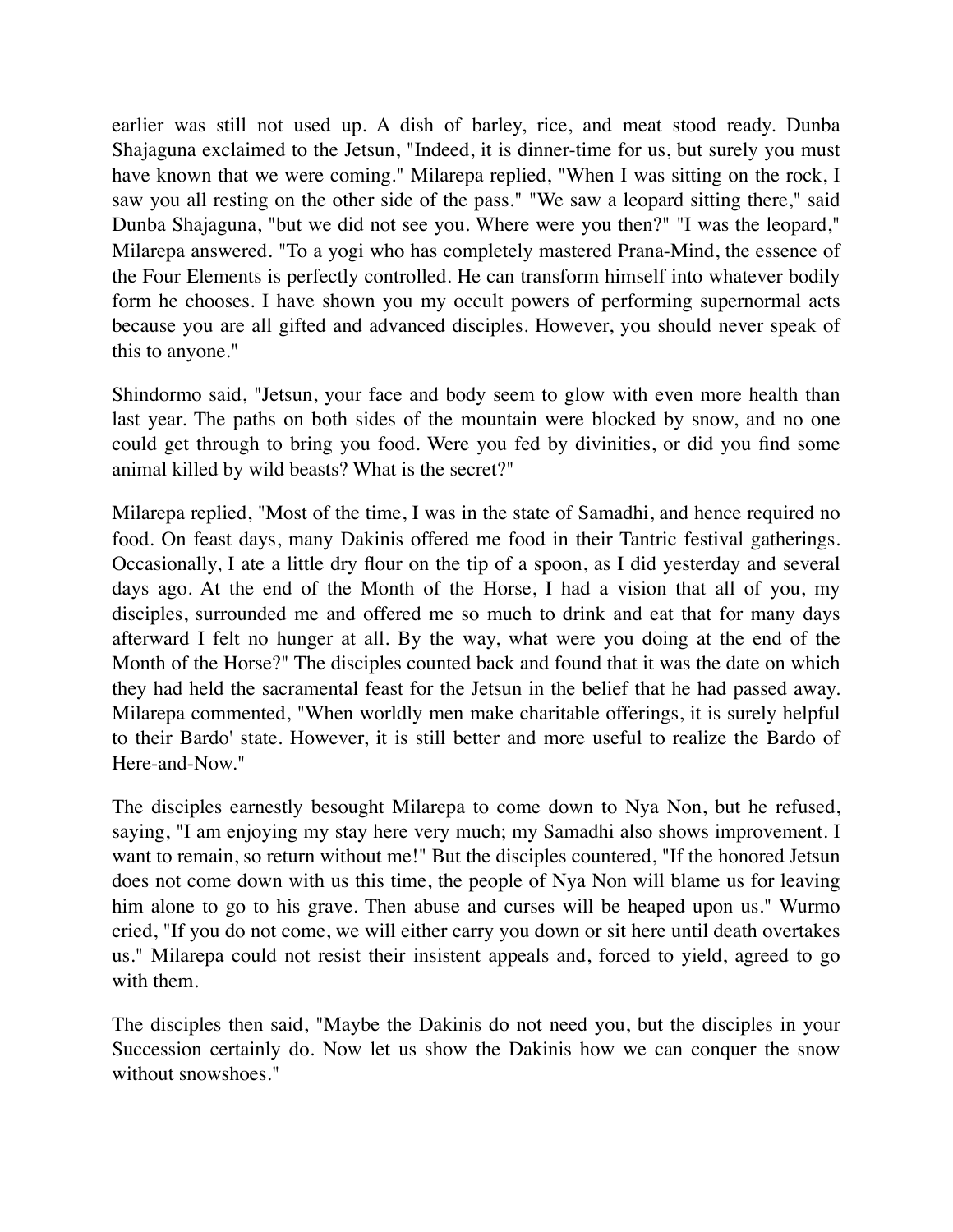The next morning they all left the cave and set out for Nya Non. Shindormo went ahead to bring the villagers the good tidings that the Jetsun was still alive and was returning to them.

[As they neared the village] Milarepa and his disciples came to a huge flat rock shaped like a platform, upon which the farmers threshed their wheat. By then the news of his arrival had spread. Men and women, adults and children, old and young, all flocked to the Jetsun, gazing at him, embracing him, crying with great emotion, asking after his wellbeing, greeting him reverently, and making obeisance to him.

In reply to them, Milarepa, with the snowshoes still on his feet and resting his chin on a headstick sang:

> *You and 1-patrons, patronesses, and old Milarepa, Under the blessed canopy of this auspicious sky, Meet once more before our worldly lives have passed away. I sing in answer to your questions on my welfare. Listen closely, and pay heed to my song!*

*At the end of the Tiger Year Before the Rabbit Year began, On the sixth day of Wa Jal, A sense of renunciation grew within me. To the remote Lashi Snow Mountain Came Milarepa, the anchorite, who clings to solitude. It seems that sky and earth agreed; between, A wind which tears the skin was sent; The rivers ran and torrents surged; Black clouds swept in from all directions; The sun and moon were shut in darkness; And the Twenty-eight Constellations were fixed. The Milky Way was pegged, And the Eight Planets were tied by an iron chain. The firmament was wrapped in fog; In the mist, snow fell for nine days and nights. Then more and more for a further eighteen nights and days.*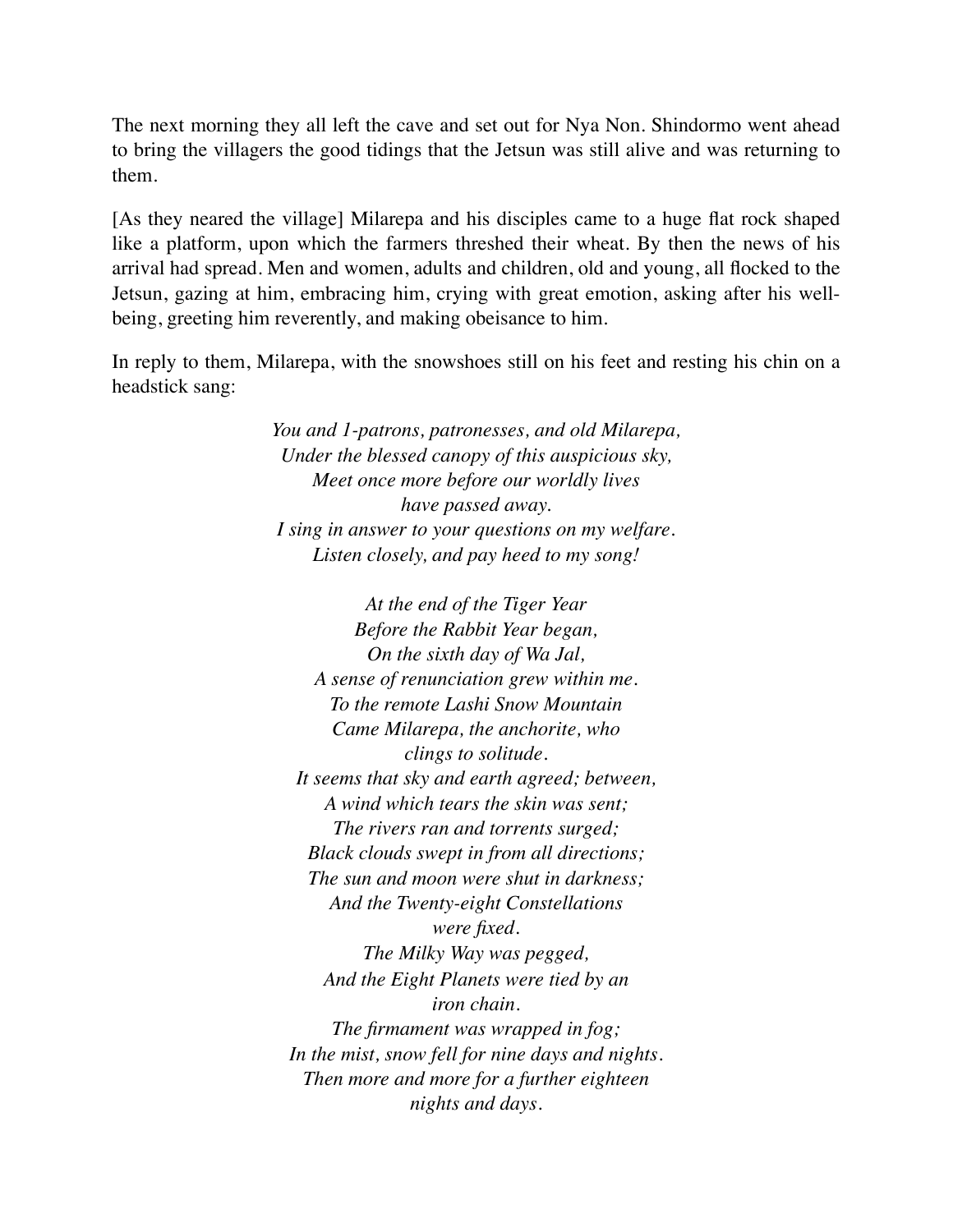*The snow fell, big as bags of wool, Fell like birds flying in the sky, Fell like a whirling swarm of bees. Flakes fell small as a spindle's wheel, Fell as tiny as bean seed, Fell like tufts of cotton.* 

*The snowfall was beyond all measure. Snow covered all the mountain and even touched the sky, Falling through the bushes and weighing down the trees. Black mountains became white, All the lakes were frozen. Clear water congealed beneath the rocks; The world became a flat, white plain; Hills and valleys were leveled. The snow was such that even evil-doers could not venture out. Wild beasts starved and farmyard creatures, too, Abandoned by the people in the mountains, Pitiful, hungry, and enfeebled. In the tree-mists famine struck the birds, While rats and mice hid underground.* 

*In this great disaster I remained in utter solitude. The falling snow in the year's-end blizzard Fought me, the cotton-clad, high on Snow Mountain, I fought it as it fell upon me Until it turned to drizzle. I conquered the raging winds-Subduing them to silent rest. The cotton cloth I wore was like a burning brand.* 

> *The struggle was of life and death, As when giants wrestle and sabers clash. I, the competent Yogi, was victorious-I set a model for all Buddhists, An example for all great yogis.*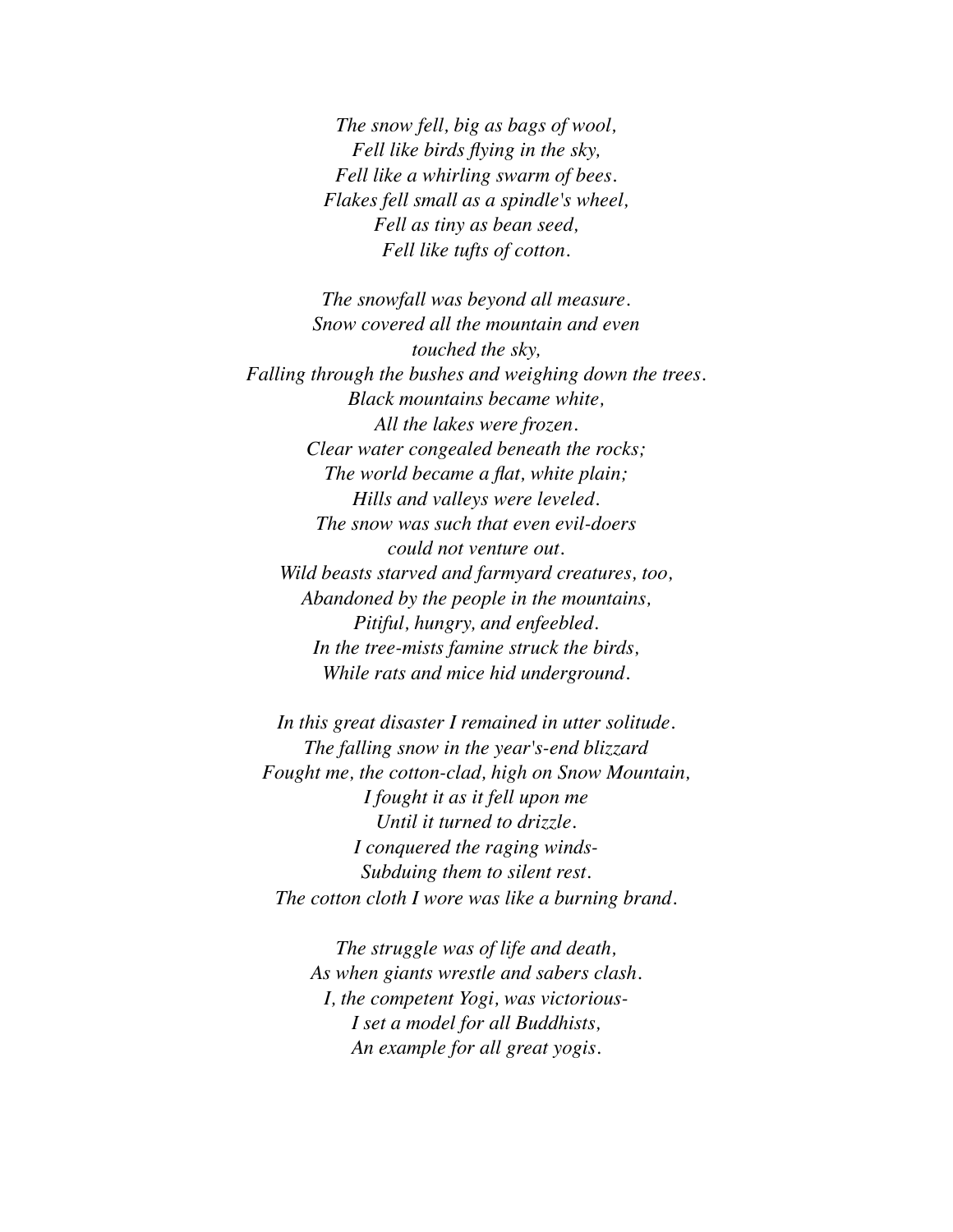*My power over the Vital Heat and the Two Channels was thus shown. By observing carefully the Four Ills caused by meditation, And keeping to the inward practice, The cold and warm Pranas became the Essence. This was why the raging wind grew tame, And the storm, subdued, lost all its power; Not even the Devas' army could compete With me. This battle I, the Yogi, won. A faithful son of Dharma in a tiger skin, I have never worn a coat of fox-fur. Son of a giant, I have never From the wrathful run. Son of a lion-of all beasts the king-1 have ever lived in the snow mountains. To make a task of life is but a joke to me.* 

> *If you believe what this old man tells Hearken to his prophecy:*

*The teaching of the Practiced Succession will grow and spread afar; A few accomplished beings will then appear on earth; The fame of Milarepa will spread throughout the world. You, disciples, in the memory of man Will abound with faith; Fame and praise of us Will be heard in after times.* 

> *To answer your concern for my health, I, the Yogi Milarepa, am very well indeed. And how are you, dear patrons? Are you all well and happy?*

The Jetsun's happy song so inspired the villagers that they danced and sang for joy, and Milarepa, in a merry mood, joined in. The great stone platform on which the dance was held became impressed with his foot- and hand-prints, as if they had been carved in it. The center of the platform sank, forming a small basin with irregular steps; thenceforth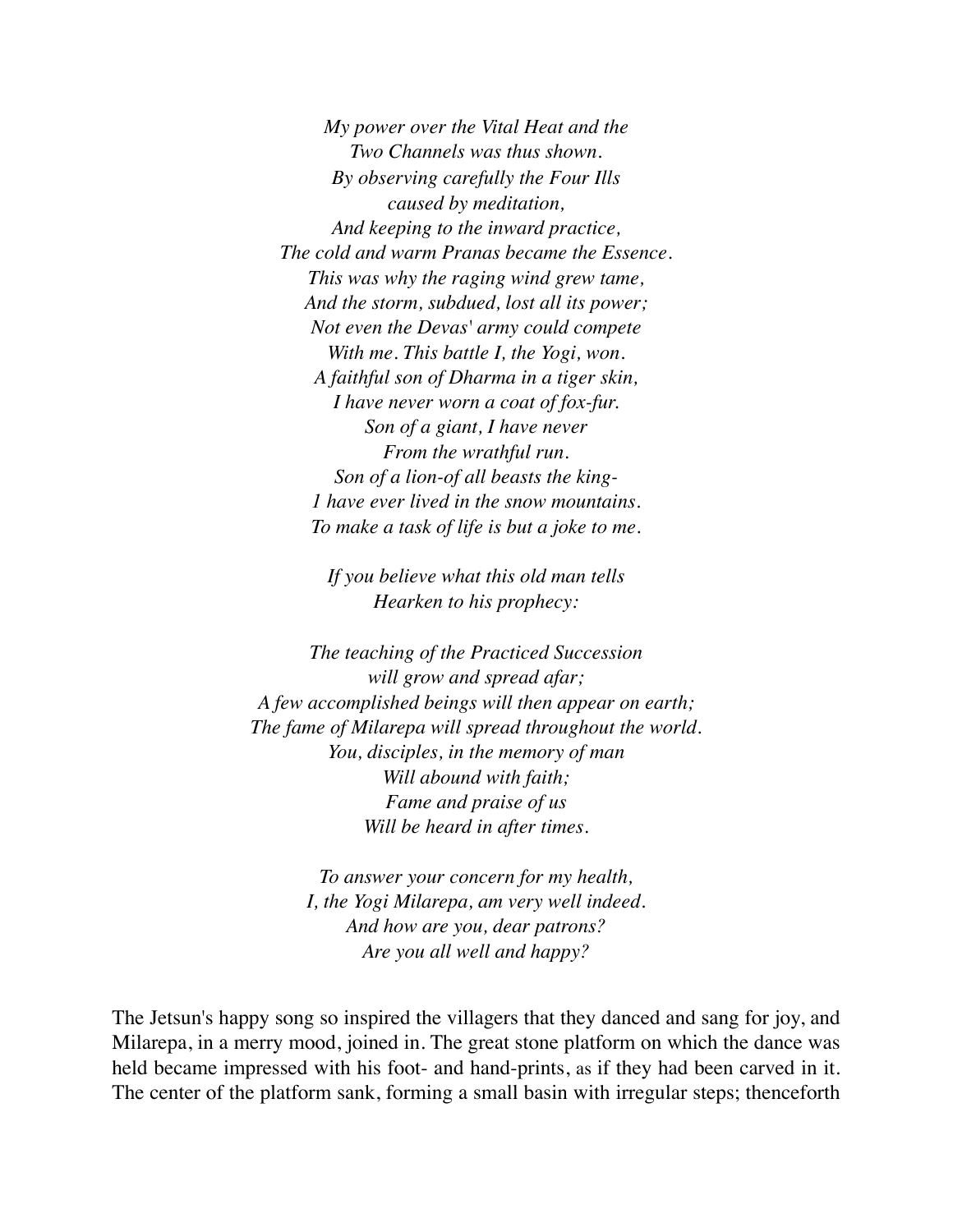the platform, formerly called "White-Stepped Rock," became known as "Snowshoe Rock."

Then the villagers escorted Milarepa to the village of Nya Non Tsar Ma, and gave service and offerings to him. The patroness Lesebum said, "Revered One, nothing could give us greater joy than to learn that you are alive and have returned safely to our village. Your countenance is more radiant than ever, and you are energetic and spirited. Is this because the goddesses made offerings to you when you were in solitude?"

In answer, Milarepa sang:

*I bow down at the feet of my Guru Marpa.* 

*The gift of blessing is bestowed by the Dakinis; The nectar of Samaya is abundant nourishment; Through faithful devotion the organs of sense are fed. Propitious merits are thus garnered by my disciples.* 

> *The immediate Mind has no substance; It is void, less than a smallest atom. When seer and seen are both eliminated, The "View" is truly realized.*

*As for the "Practice" - in the Stream of Illumination, No stages can be found. Perseverence in Practice is confirmed When actor and acting are both annulled.* 

> *In the Realm of Illumination, Where subject and object are one, I see no cause, for all is Void. When acting and actor disappear, All actions become correct.*

*The finite thoughts dissolve in Dharmadhatu; The Eight Worldly Winds bring neither hope nor fear. When the precept and the precept-keeper disappear, The disciplines are best observed.* 

*By-knowing that the Self-mind is Dharmakaya -*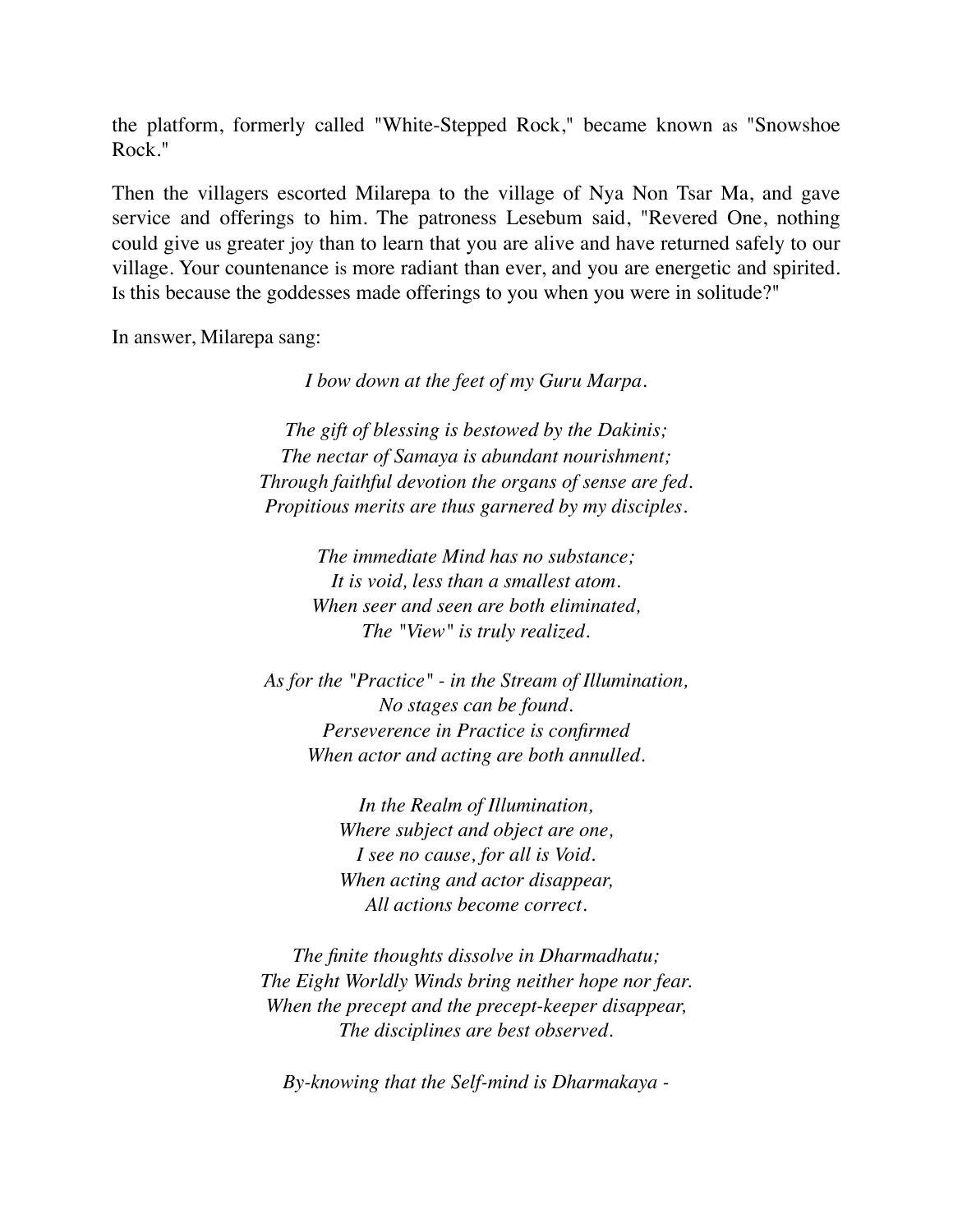*Buddha's Body absolute-By an earnest, altruistic vow, The deed and doer disappear. Thus the glorious Dharma triumphs.* 

*In answer to his disciples' questioning, This is the happy song the old man sings! The falling snow enclosed My house of meditation; Goddesses gave me food and sustenance; The water of Snow Mountain was the purest draught. All was done without effort; There is no need to farm when there's no demand [for food]. My store is full without preparation or hoarding. By observing my own mind, all things are seen; By sitting in a lowly place, the royal throne is reached. Perfection is attained through the Guru's grace; This bounty is repaid by Dharma practice. Followers and patrons here assembled, Give your services with faith. Be happy, all, and gay.* 

Dunbar Shajaguna made obeisance to Milarepa, saying, "It is indeed wondrous and pleasing to learn that so much snow did not harm the Jetsun, and that we, your disciples, were able to return with you safely to the village. What a joy that all the disciples could see their Guru! We will be deeply grateful and happy if you preach the Dharma on your meditative experiences this winter, as an arrival-gift to us."

Milarepa, in answer to Shajaguna's request and as an arrival-gift to the disciples of Nya Non, sang the song of "The Six Essences of Meditative Experience":

*Obeisance to my Guru with the Three Perfections.* 

*This evening, at the request Of my disciples Shajaguna and the Patron Dormos, I, Milarepa, tell what I experienced when meditating, I who ever dwell in the remote fastnesses.*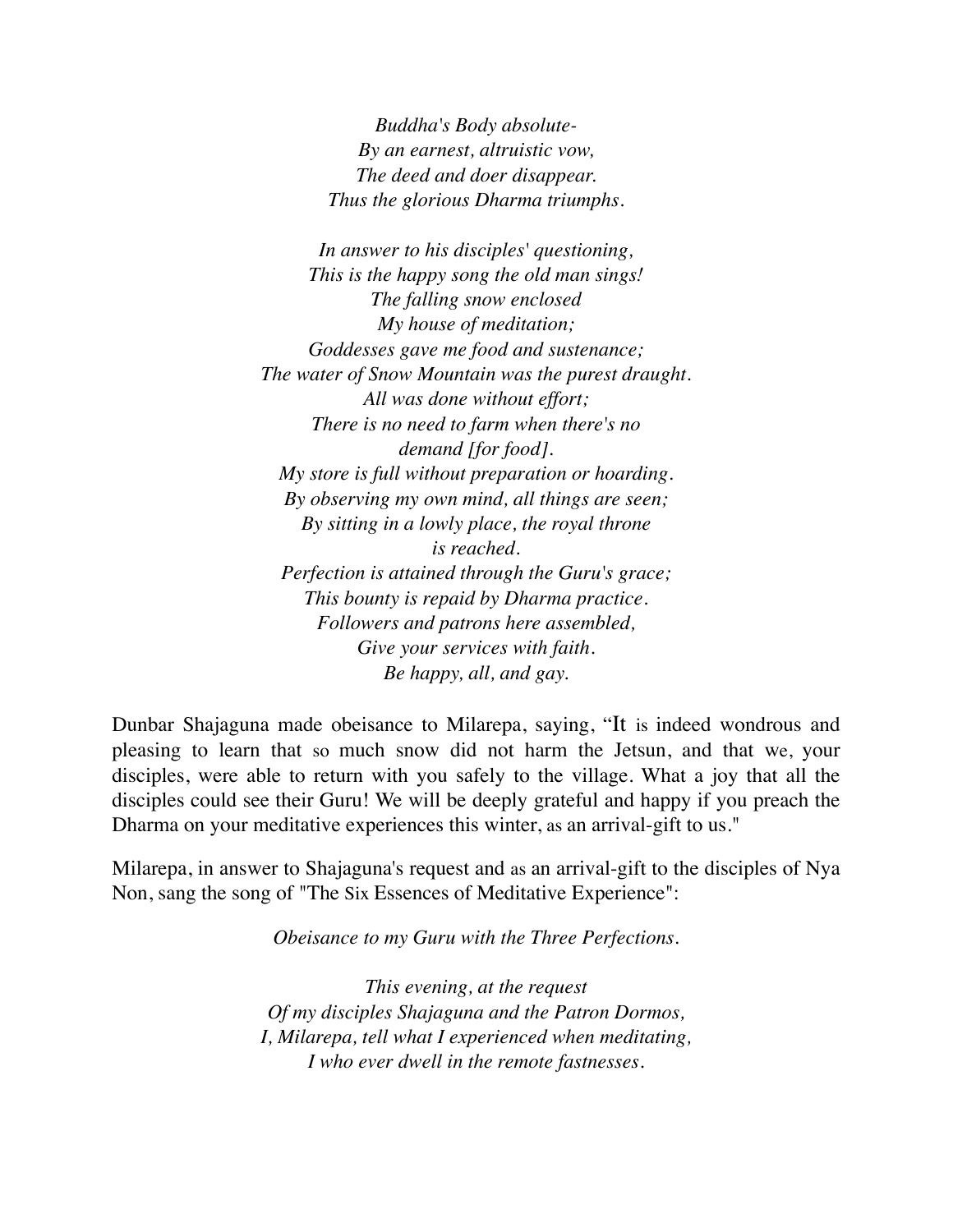*The pure vow made this congregation possible; The pure precept of Dharma united me and my patrons. My sons! What you have asked, will I, The father, present as my arrival-gift.* 

*I renounce the world, and have lamented for it. I, Milarepa, came to Lashi Snow Mountain To occupy alone the Cave of Conquering Demons. For six full months, the experiences of meditation grew; I now disclose them in this, the song of the Six Essences.* 

*First come the Six Parables of Outer Appearance; Second, the Six Inner Misconducts, Which one should carefully consider; Third, the Six Ropes which bind us in Samsara; Fourth, the Six Ways through which Liberation is achieved; Fifth, the Six Essences of Knowledge Through which one attains confidence; Sixth, the Six Blissful Experiences of Meditation.* 

*If one docs not commit this song to memory, No impression is left upon the mind. Heed carefully, then, my explanations.* 

*If there be obstacles, It cannot be called space; If there be numbers, It cannot be called stars. One cannot say "This is a mountain," If it moves and shakes. It cannot be an ocean Should it grow or shrink. One cannot be called a swimmer If he needs a bridge. It is not a rainbow If it can be grasped. These are the Six Outer Parables.*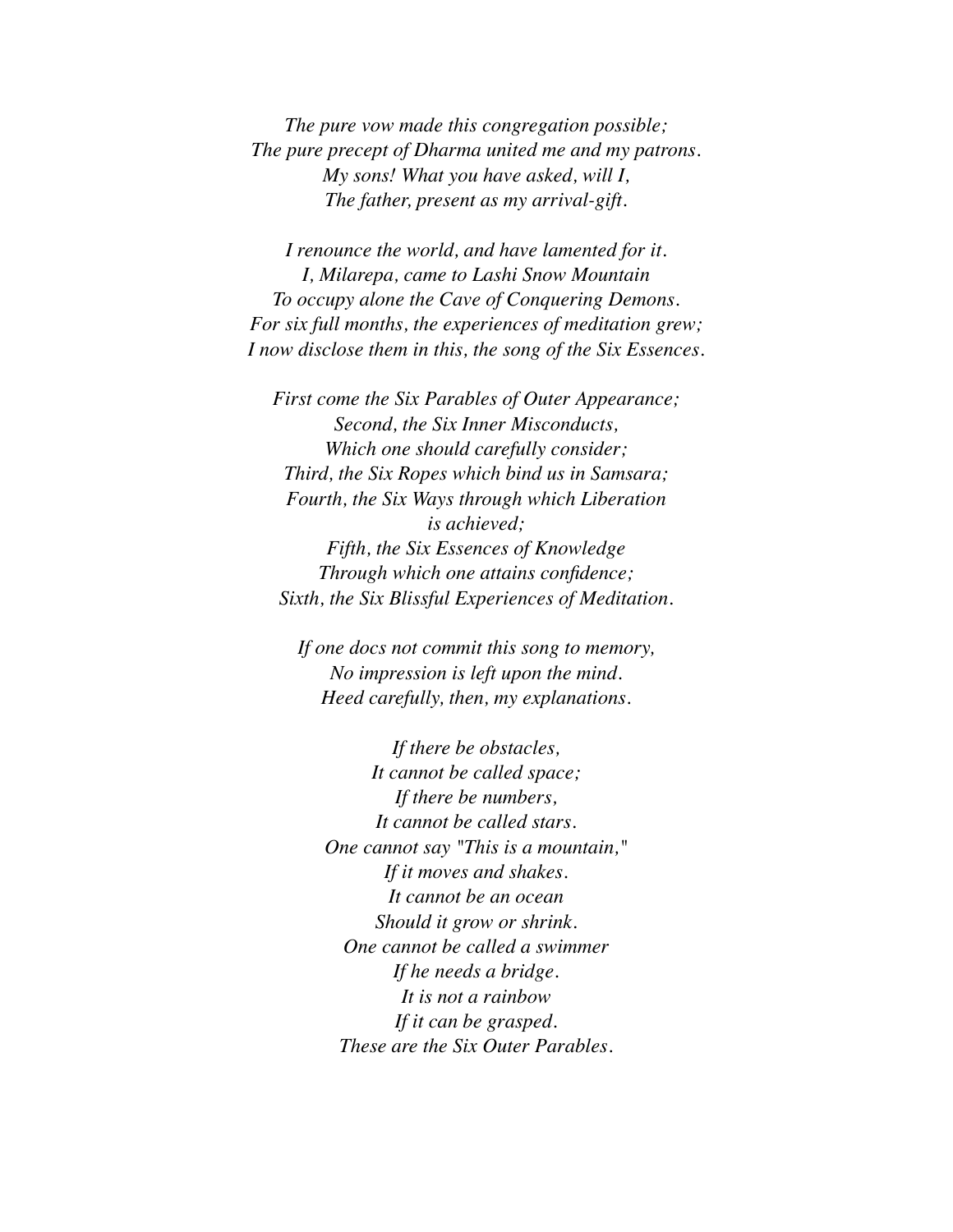*The limits of the definite Limit understanding. Drowsiness and distractions Are not meditation. Acceptance and rejection Are not acts of will. A constant flow of thought Is not Yoga. If there be East and West, It is not Wisdom; If birth and death, It is not Buddha. These are the Six Inner Faults.* 

*Denizens of Hell are bound by hate, Hungry ghosts by misery, And beasts by blindness. Men by lust are bound, By jealousy, Asuras, And Devas in Heaven by pride. These Six Fetters are the Obstacles to Liberation.* 

*Great faith, reliance On a wise and strict Guru, Good discipline, Solitude in a hermitage, Determined, persevering Practice, and meditation-These are the Six Ways that lead to Liberation.* 

*The Original Inborn Wisdom is The sphere of primordial [depth]. Without "exterior" or "interior" is the sphere of Awareness; Without brightness or darkness is the sphere of Insight; Omnipresent and all-embracing is the sphere of Dharma; Without mutation or transition is the sphere of Tig Le; Without interruption is the sphere of Experience. These are the Six Unshakable Realms of Essence.*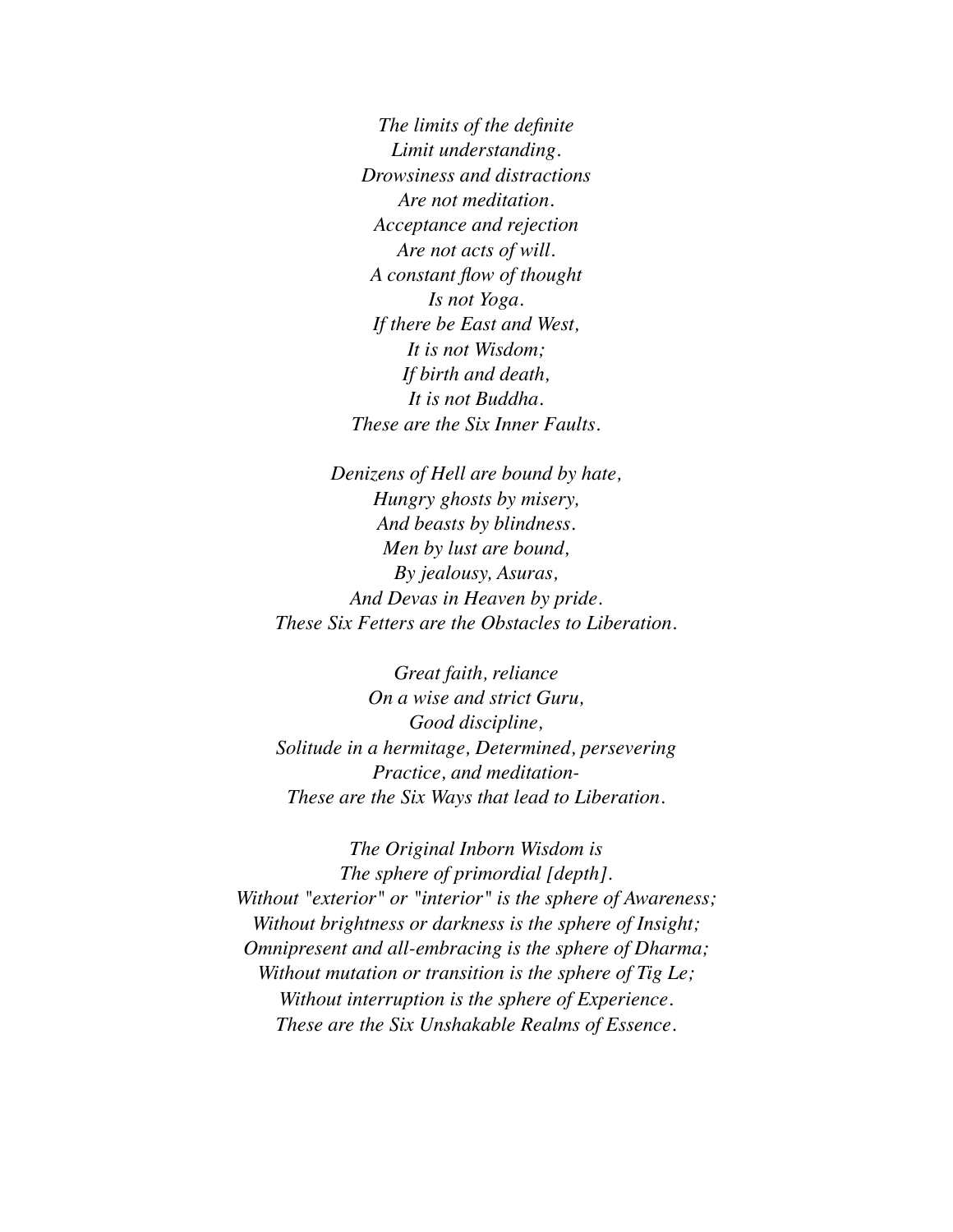*Bliss rises when the Vital Heat is fanned, When air from the Nadis flows in the Central Channel, When the Bodhi-Mind flows from above, When it is purified below, When white and red meet in the middle, And the joy of leakless body satiates one, These are the Six Blissful Experiences of Yoga. To please you, my sons and followers, I sing this song of the Six Essences, Of my experiences last winter when meditating. May all at this delightful meeting Drink the heavenly nectar of my song. May everyone be gay and full of joy. May your pure wishes be fulfilled.* 

> *This is the silly song sung by this old man; Do not belittle it, this gift of Dharma, But with joyous hearts stride forward On the Path of the Blessed Doctrine!*

Shindormo cried, "Jetsun! Most Precious One! You are like unto the Buddhas of the past, present, and future. The opportunity to serve you and to learn from you is a rare privilege. Those who do not have faith in you are indeed more foolish than the animals."

Milarepa replied, "It may not be so very important for a person to have faith in me. It does not matter much either way. But if you have a precious human body and have been born at a time and place in which the Buddhist religion prevails, it is very foolish indeed not to practice the Dharma." Milarepa thus sang:

> *At the feet of the Translator Marpa, I prostrate myself, And sing to you, my faithful patrons.*

*How stupid it is to sin with recklessness While the pure Dharma spreads all about you. How foolish to spend your lifetime without meaning, When a precious human body is so rare a gift. How ridiculous to cling to prison-like*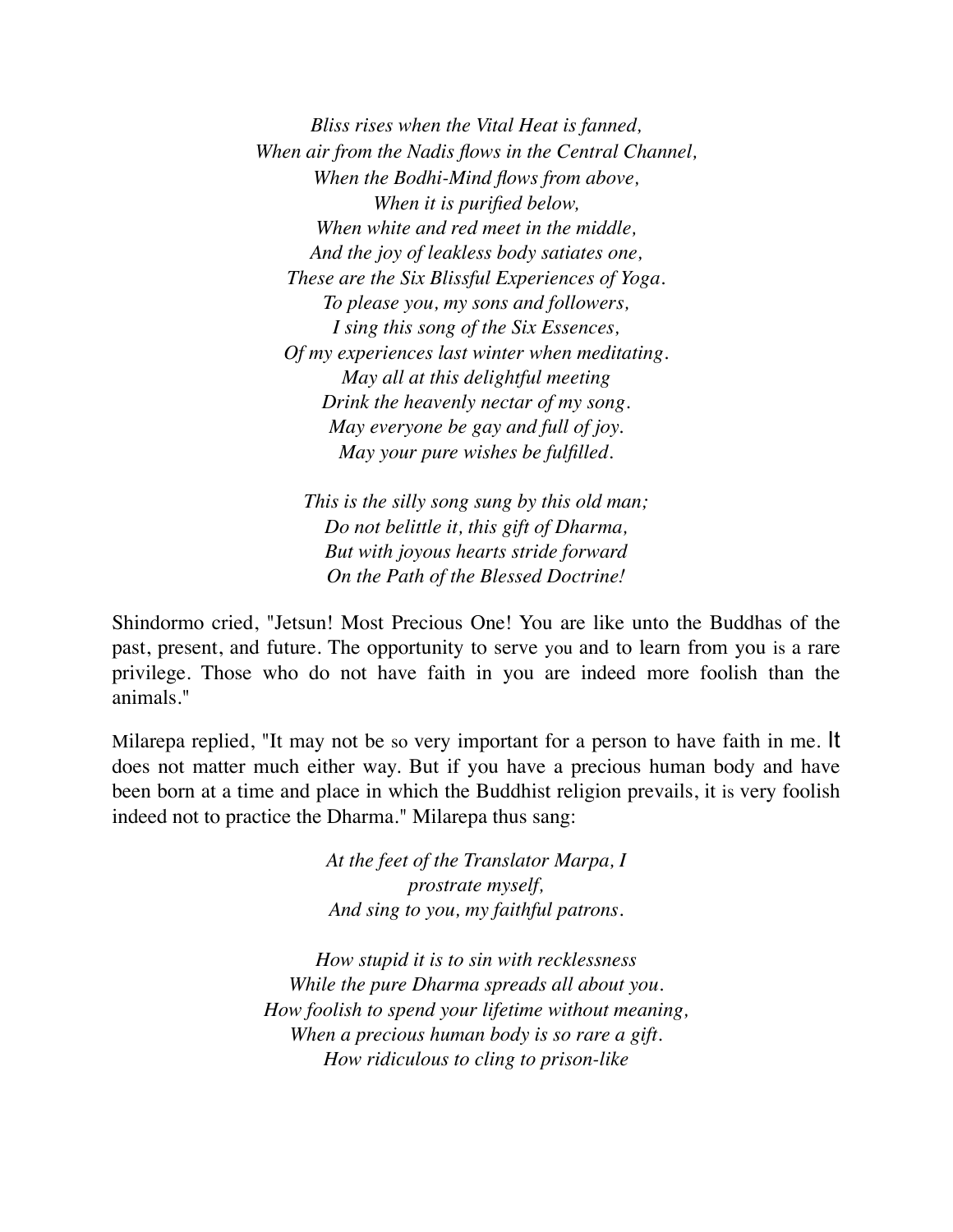*cities and remain there. How laughable to fight and quarrel with your wives and relatives, Who do but visit you. How senseless to cherish sweet and tender words Which are but empty echoes in a dream. How silly to disregard one's life by fighting foes Who are but frail flowers.* 

*How foolish it is when dying to torment oneself with thoughts of family, Which bind one to Maya's mansion. How stupid to stint on property and money, Which are a debt on loan from others. How ridiculous it is to beautify and deck the body, Which is a vessel full of filth. How silly to strain each nerve for wealth and goods, And neglect the nectar of the inner teachings!* 

*In a crowd of fools, the clever and sensible Should practice the Dharma, as do I.* 

The people in the assembly said to Milarepa, "We are deeply grateful for your songs of wisdom. But we can never emulate your industry and intelligence. We can only try to avoid the foolish things you have cited. Our only wish is for the privilege of your continued presence, that the living may give their service and obtain instruction from you, and that the dead, too, may be saved through your grace."

Milarepa replied, "In obedience to the order of my Guru, I have been meditating on Lashi Snow Mountain. I may stay here for a time, but I can never stay here as you worldly people do. Disrespect, and not goodwill, would result if I were to remain among you. He then sang:

*Obeisance to Marpa the Translator.* 

*May all my patrons and patronesses here assembled Have immutable faith, and pray to me with sincerity unfeigned.*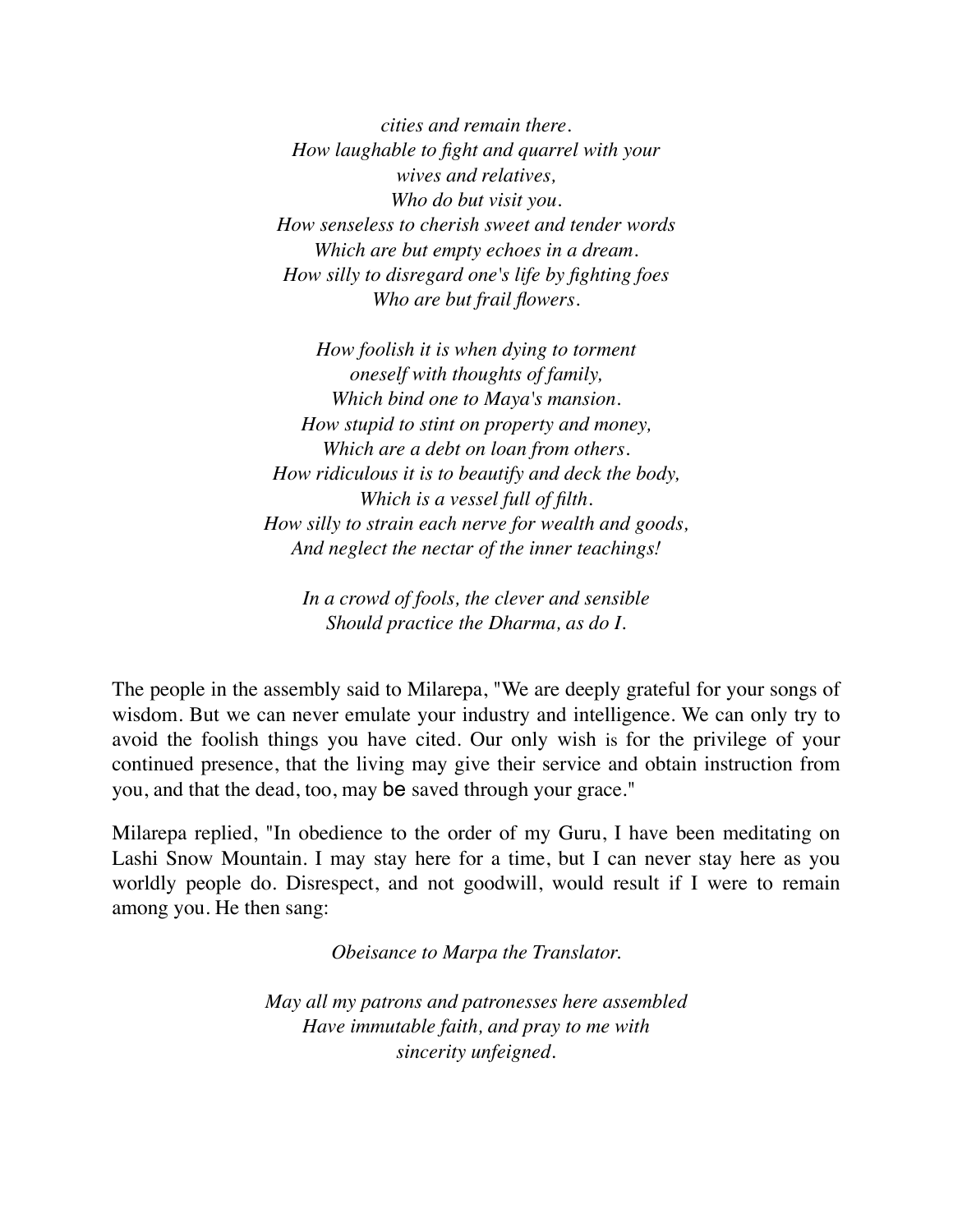*If one stays too long with friends, They will soon tire of him; Living in such closeness leads to dislike and hate. It is but human to expect and demand too much When one dwells too long in companionship.* 

*The belligerence in human nature leads to broken precepts; Bad company destroys good deeds; Honest words bring evil when spoken in a crowd; To argue the right and wrong only makes more foes.* 

> *To cling to sectarian bigotry and dogma Makes one vicious and more sinful.*

*An obligatory response to the offerings of the faithful ever causes evil thoughts.* 

*To enjoy the Food of the Dead is sinful and dangerous. The offerings of worldly beings are low and worthless.* 

> *Companionship itself causes contempt; From contempt hate and aversion grow.*

*The more houses one owns, the more one suffers at the time of death. These sufferings and lamentations are indeed intolerable, Especially to yogis who dwell in solitude.* 

> *1, Milarepa, am going to a quiet hermitage, to live alone. Faithful patrons, your endeavor to amass merits is wonderful; My patrons and patronesses, it is good To make offerings and to serve your Guru. I confirm my wish to meet you soon, And see you many times.*